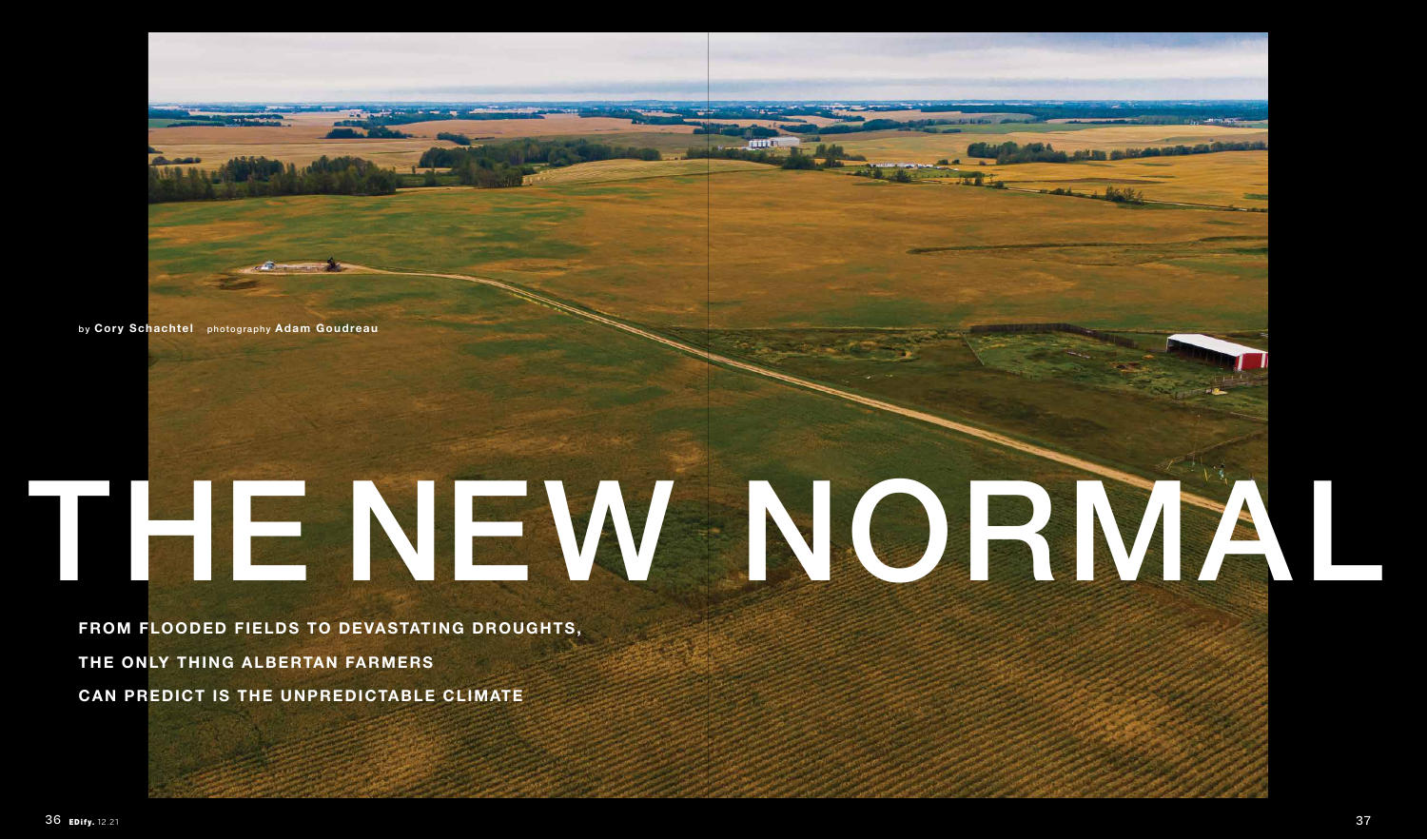Homes washed away in Germany. People in ferries escaped hellscape fires in Greece. Roads melted in India. All while British Columbia burned. Catastrophic, "once-in-an-X-number-of-years" weather events are now the norm. And while experts clarify it's difficult to tie individual events to human activity, the overall trend is as obvious as an iceberg: Climate change is happening, and it's our fault.



**Globally, yearly climate** change-related deaths are in the tens of thousands, for now, and the worst we've experienced in Edmonton are a few smoggy days and some hot, sleepless nights as smoke creeps over the prairies. But you don't have to venture far past the city limits to meet people who are forced to be ahead of the climate change curve: Alberta farmers.

Tam Andersen has farmed her whole life for the last 35 years, at Prairie Gardens near Bon Accord, 30 minutes north of the city. She studied horticulture, and keeps up to date on studies like the Intergovernmental Panel on Climate Change's assessment that shows how our greenhouse gases warm the world. But she sees the effects each day she steps onto her land. "I have never seen it this dry for this long, ever," she said. "Last year was equally horrible, because it was too wet and everything drowned. And the year before that we were in a drought as well. We're living in this nasty little graph of peaks of valleys."

There are many nasty little graphs out there. One NASA graph shows Earth's historically stable output of carbon dioxide, which has never risen above 300 parts per million going back 800,000 years. Then it reaches 1950 and shoots straight up past 400, with no plateau in sight. A National Oceanic and Atmospheric Administration graph shows the hottest 20 years on record — going back to 1880 — have been in the last 22 years. That is backed by another NASA graph comparing energy sent from the sun and global surface temperature, with the two lines going in opposite directions since 1980, meaning the temperature increase is coming from our planet.

But, for Andersen, and farmers around the world (and anyone who likes eating food), the number that matters most immediately is precipitation. "Food grows where water flows," she said. "Temperature can go up a few degrees and our production increases as long as there's still water. But, if it's a drought year like this, well, it's a good wake-up call, in a way: We had the most beautiful crops when the season started. And now we have 20 per cent yield."

As we talked one sunny August morning at Prairie Gardens, she paused to help a few early-bird customers check out some trees and peruse some perfectly tart crab apples, and suggested they take a train ride around the adorable farm. Her joy in sharing her life's work with city folk was palpable, the only thing that compared to growing food itself. "One of the beautiful things we do here is connect people back to the land, put their feet firmly  $\rightarrow$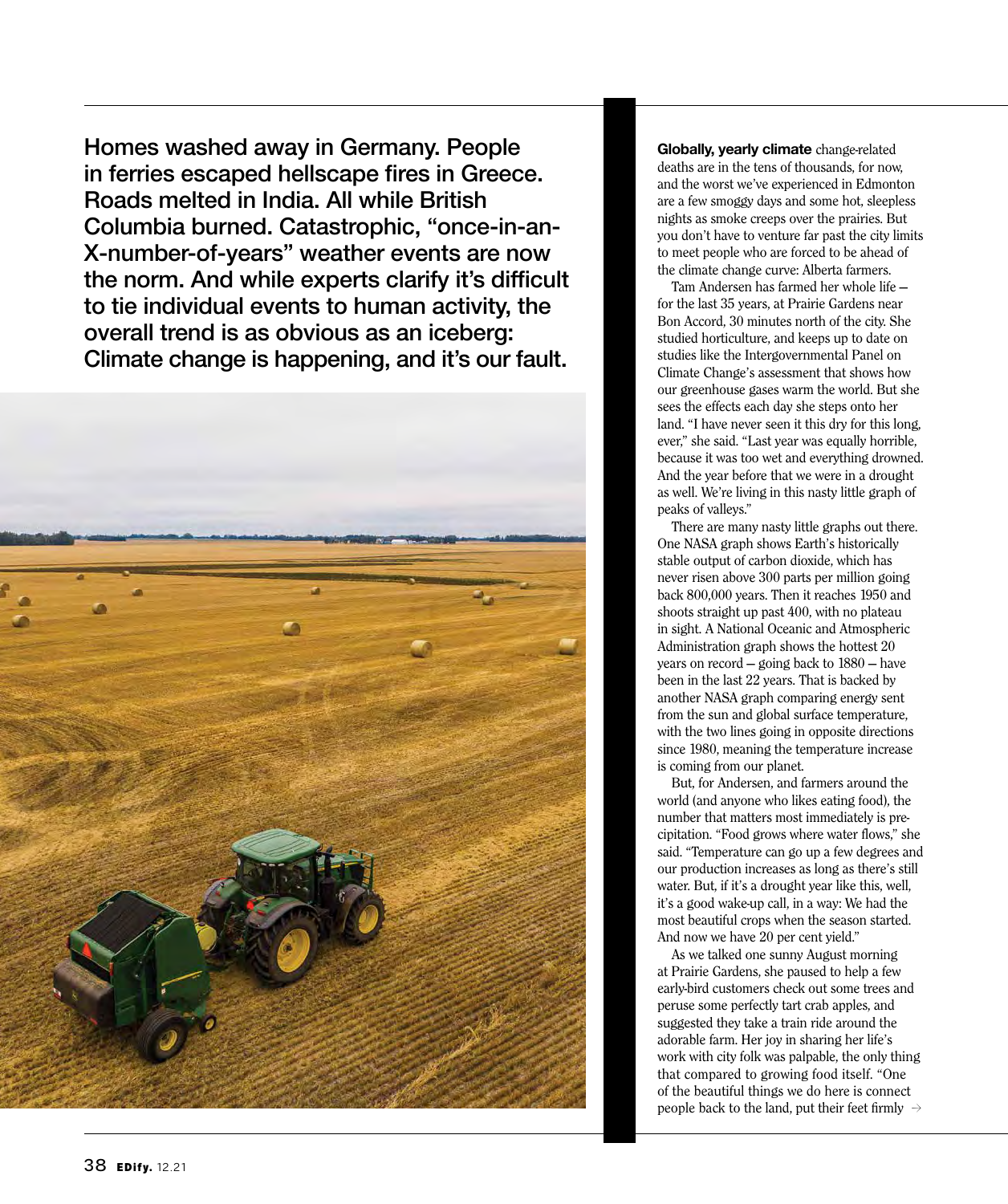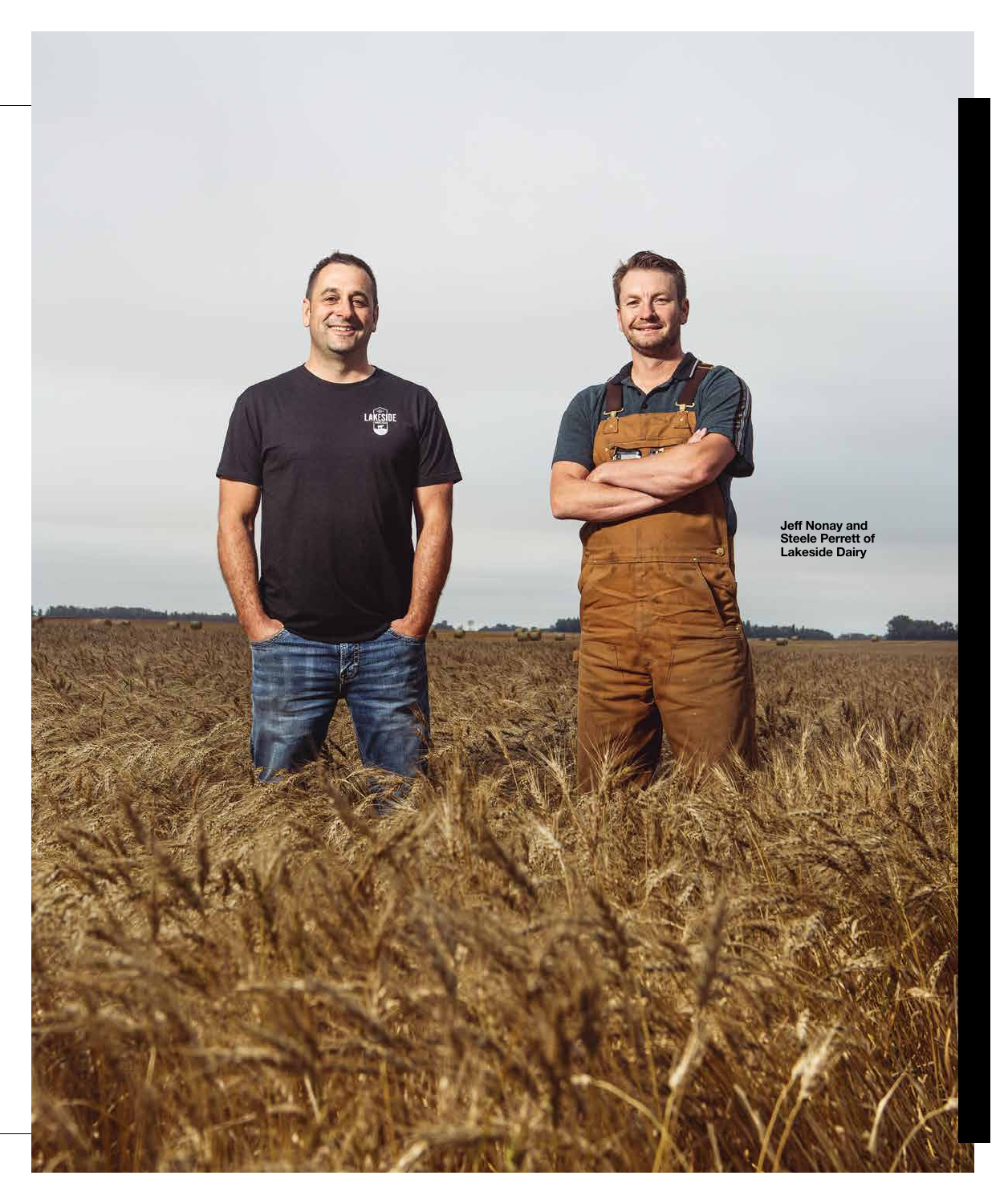

on the topsoil, and ground them on our planet. We educate and share our values with them, and they get to pick some vegetables and learn about food production and being self-sustainable, with the hope it leads to some further action down the line. Whether its guerrilla gardening in their neighbourhoods or planting sunflowers in their alleys to feed the bees, we're sowing seeds of thought."

**"You can't buy rain.** But you can adapt and innovate." Steele Perrett works for Jeff Nonay on his family's farm, Lakeside Dairy, about 10 minutes northwest of Prairie Gardens, near Legal. At 21, Perrett started his own farm and grew it to 6,000 acres in 10 years. During that time came five years of agricultural disaster, starting in 2015. Because he started from scratch versus inheriting a family farm, and his crop insurance baseline was set during lean years, it put him out of business. He then chose to work at Lakeside because "Jeff thinks outside the box," and Nonay hired him because "Steele is accelerating what we're doing."

What Lakeside's been doing since 2000 is reading and reacting to the everchanging environment. Both men see value in coming technologies that can keep costs down and carbon in the ground, but they have no interest in doing nothing or the same thing — until they arrive. Nonay touted investing in high genomic

heifers that produce milk more efficiently, crop rotation, mixing discarded drywall into compost and tilling as little as possible (in some cases not at all) to leave nutrient-rich, diseasedampening beds for next year's crops as "lowhanging fruit" that farmers can already reach.

"I love the quote that says mankind owes its entire existence to six inches of topsoil and the fact that it rains occasionally. Because it's massively out of our control, so we have to adapt, because we don't know how much it's going to rain," Nonay said. "In many ways, it's easy to adapt. You don't need to make massive capital investments that require engineering expertise to operate. This year I'm looking at an average crop of potatoes, and a better-than-average crop of wheat in some of my fields. And I'm looking at crops that are disasters in a field three miles away. This year exposed just how fragile that balance is."

Nonay also questioned things like the regulatory requirement that raw manure must be "incorporated" (mixed) into the soil, both to control odour and mitigate nitrogen loss. "So the challenging thinking is, what if we don't do that? Is that nitrogen loss that I prevented as valuable as if I left it unworked and let the nutrients filter down? What kind of microorganisms and pathogens will thrive more in a thatch layer on top than they will in the soil? So that's an unknown. And I haven't seen the risk of that yet."

If these farmers sound more like scientists than you expected, it's because climate change has forced them to adapt. And, because Nonay doesn't use crop insurance, much of Lakeside is a living lab on which Perrett can run intercropping experiments, where rows of peas sit next to canola or barley, the purposeful placement providing a natural pesticide as different diseases only affect certain plant species, and can't jump rows.

As Perrett drove me around neighbouring acres, he pointed out fields of black, over-tilled dirt that have already been harvested at lower yields, and foot-tall wheat struggling to stand side-by-side Lakeside's still-growing, un-tilled crops. In many cases, their neighbours seeded later and harvested sooner because so many of their crops died. Even a city kid like me could see the success of Perrett's experiments.

**Like any business owners, farmers have** always had to put on accountant hats. But since about 2000, they've had to wear lab coats as well, and that's not exactly ideal. They're busy enough already, and many don't have the time,